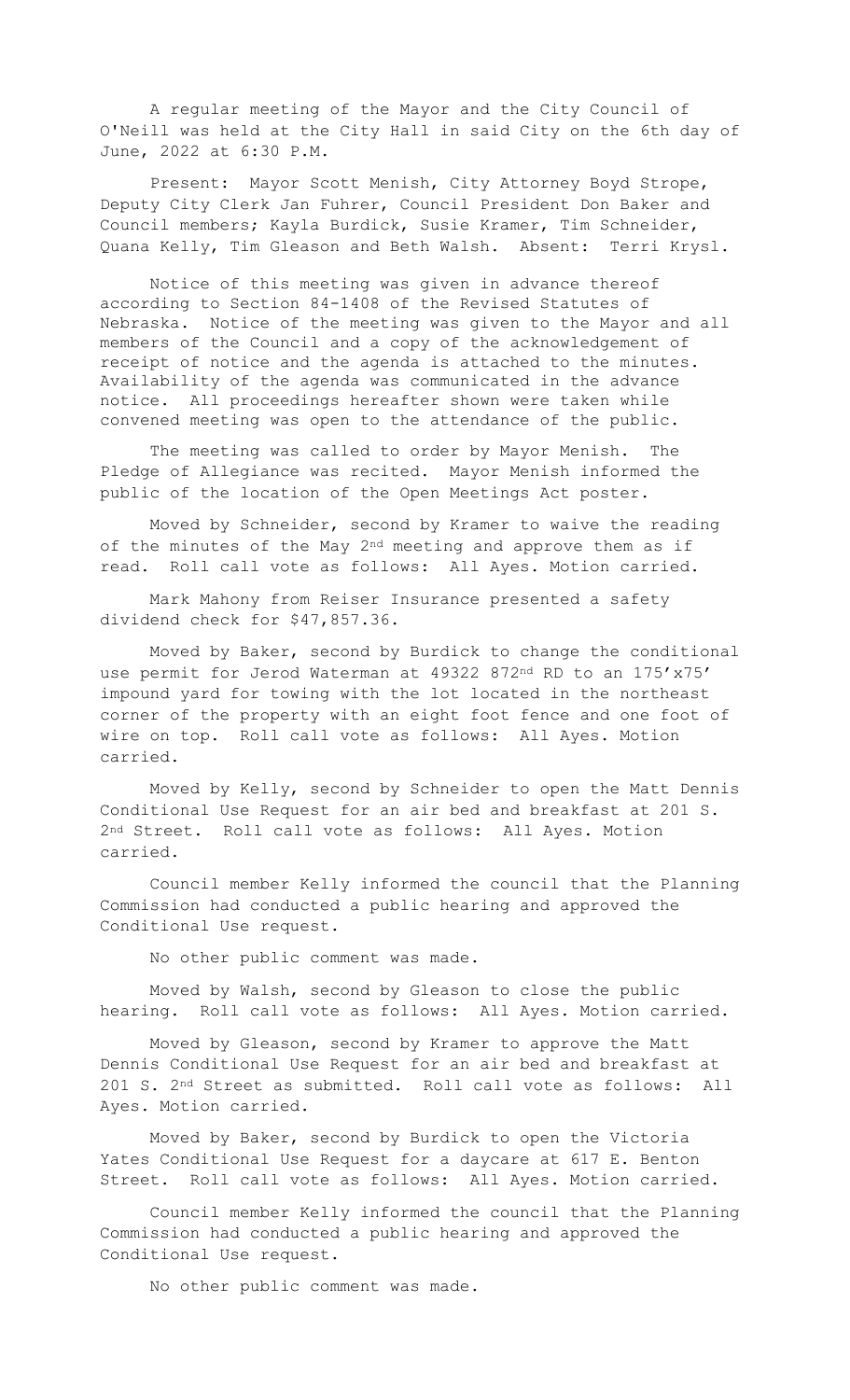Moved by Gleason, second by Walsh to close the public hearing. Roll call vote as follows: All Ayes. Motion carried.

Moved by Baker, second by Burdick to approve the Victoria Yates Conditional Use Request for a daycare at 617 E. Benton Street as submitted. Roll call vote as follows: All Ayes. Motion carried.

Moved by Walsh, second by Kelly to open the Charles and April Miller Conditional Use Request to have and raise livestock as food source for the family at 87179 W. 10th. Roll call vote as follows: All Ayes. Motion carried.

Council member Kelly informed the council that the Planning Commission had conducted a public hearing and approved a maximum of 25 chickens only with a required setback of 50 feet from rear and side lot lines for the chicken enclosure. No other livestock approved.

Comments were made by Joan and Ron Brion, and Robert Sisson.

Moved by Walsh, second by Kelly to close the public hearing. Roll call vote as follows: All Ayes. Motion carried.

Moved by Gleason to table Conditional Use Request for Charles and April Miller until next month in order to clarify zoning. Motion died for lack of second.

Moved by Kelly, second by Walsh to deny the Conditional Use Request for Charles and April Miller and put on next month's agenda. Roll call vote as follows: Aye; Kelly, Kramer, Schneider, Gleason and Walsh. Nay: Burdick and Baker. Absent: Krysl. Motion carried.

Moved by Kelly, second by Walsh to rescind the denial of the Conditional Use Request for Charles and April Miller. Roll call vote as follows: All Ayes. Motion carried.

Moved by Gleason, second by Schneider to table the Conditional Use Request for Charles and April Miller until Residential Ranchette Zoning can be more clearly defined. Roll call vote as follows: All Ayes. Motion carried.

Moved by Baker, second by Schneider to approve the special designated liquor license for Bohemian One Stop for a wedding reception/dance at the Community Center. Roll call vote as follows: All Ayes. Motion carried.

The Council discussed security cameras at the landfill. No action was taken.

Moved by Burdick, second by Schneider to send a letter of intent to NPPD about the solar power program. Roll call vote as follows: All Ayes. Motion carried.

Moved by Baker, second by Schneider to change the library hours to Monday, Tuesday, Friday 10:00 a.m. – 5:00 p.m.; Wednesday, Thursday 10:00 a.m. - 7:00 p.m.; and Saturday 10:00 a.m. – 3:00 p.m. Roll call vote as follows: All Ayes. Motion carried.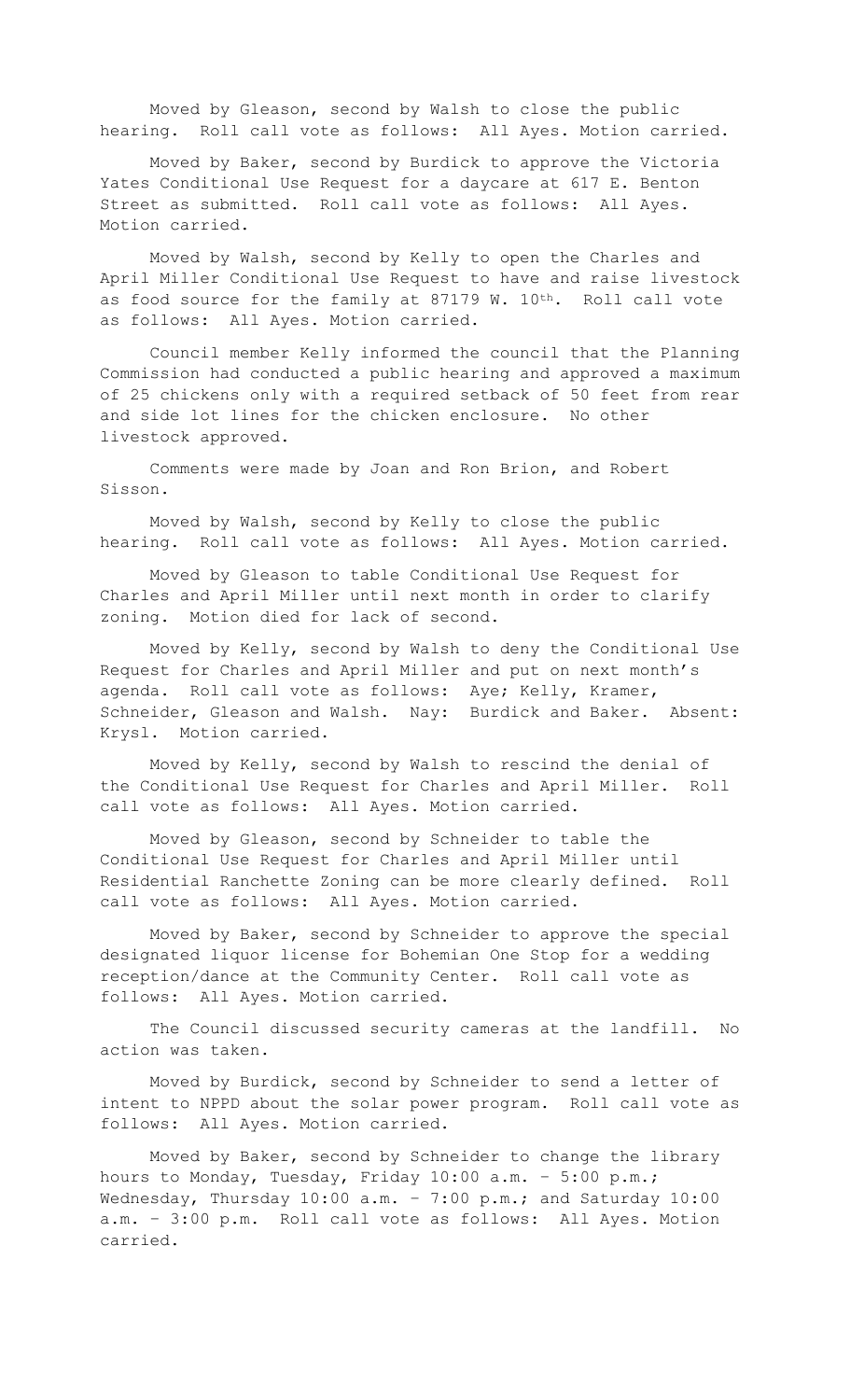Mayor Menish asked for volunteers for a pay scale committee and accepted Burdick, Kramer, Walsh and Schneider.

Moved by Schneider, second by Kelly to approve Seth Miller and Brandi Fehringer for the Fire and Ambulance Department. Roll call vote as follows: All Ayes. Motion carried.

Mayor Menish called for all hay bids.

Moved by Gleason, second by Walsh to close the hay bids. Roll call vote as follows: All Ayes. Motion carried.

Attorney Strope read the following bid aloud:

Jason Maloun \$500.00

Moved by Schneider, second by Burdick to accept the hay bid submitted by Jason Maloun for \$500.00. Roll call vote as follows: All Ayes. Motion carried.

City Attorney Strope read the following O'Neill Water Main Improvement Phase 1 bids aloud:

> Rutjens Construction \$380,811.50 Elsbury Construction \$388,569.98

City Engineer Ziska opened the bids prior to the meeting.

Moved by Schneider, second by Baker to accept Rutjens Construction bid for \$380,811.50 for the O'Neill Water Main Improvement Phase 1. Roll call vote as follows: All Ayes. Motion carried.

Moved by Schneider, second by Burdick to deny adding four Federal holidays and one State holiday not currently observed by the City. Roll call vote as follows: Aye; Kelly, Kramer, Schneider, Baker, Burdick, and Walsh. Nay: Gleason. Absent: Krysl. Motion carried.

Moved by Kramer, second by Schneider to appoint Gene Kelly to the Park Board to replace John Nickless who resigned. Roll call vote as follows: All Ayes. Motion carried.

Moved by Gleason, second by Baker to approve application PIP-LB840-112 in the amount of \$5,000.00 for new fence. Roll call vote as follows: All Ayes. Motion carried.

Moved by Kelly, second by Schneider to approve application PIP-LB840-113 in the amount of \$5,000.00 for a new sign. Roll call vote as follows: All Ayes. Motion carried.

Moved by Schneider, second by Kelly to approve application PIP-LB840-114 in the amount of \$4,990.00 to demo house. Roll call vote as follows: All Ayes. Motion carried.

Moved by Walsh, second by Baker to approve application PIP-LB840-115 in the amount of \$200.00 for a new sign face. Roll call vote as follows: All Ayes. Motion carried.

Moved by Gleason, second by Walsh to approve application PIP-LB840-116 in the amount of \$567.50 for a new sign. Roll call vote as follows: All Ayes. Motion carried.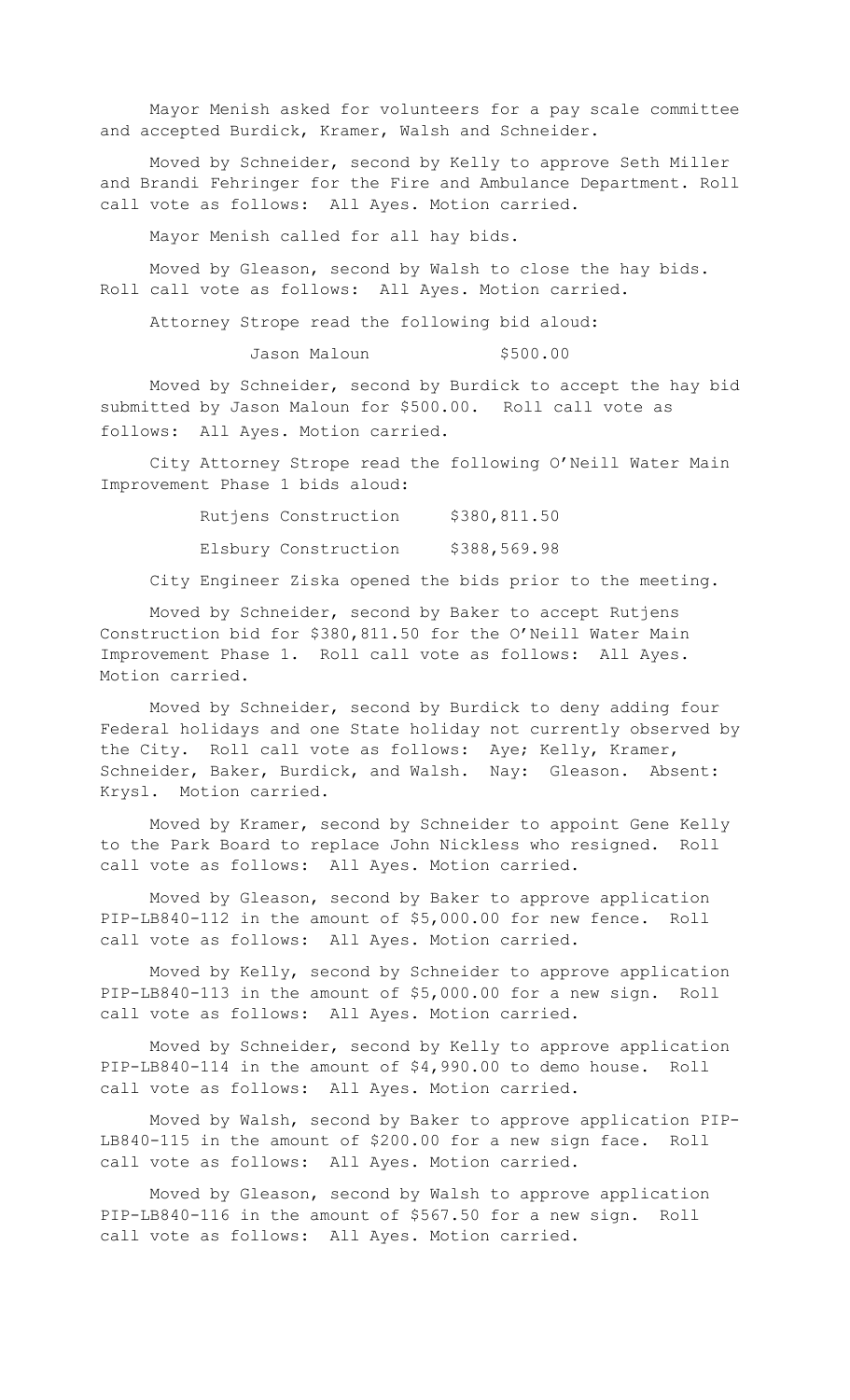Moved by Kelly, second by Schneider to approve application PIP-LB840-117 in the amount of \$5,000.00 for a new sign. Roll call vote as follows: All Ayes. Motion carried.

Moved by Gleason, second by Schneider to approve the Treasurer's Report. Roll call vote as follows: All Ayes. Motion carried.

Moved by Baker, second by Gleason to approve the bill submitted at this meeting by Scott Menish. Roll call vote as follows: All Ayes. Motion carried.

Moved by Baker, second by Walsh to approve the bill submitted at this meeting by O'Neill Lumber. Roll call vote as follows: Aye; Kelly, Kramer, Burdick, Baker, Gleason and Walsh. Nay: None. Abstain: Schneider. Absent: Krysl. Motion carried.

Moved by Burdick, second by Baker to approve the remaining bills with the exception of A & J Towing for \$40.00. Roll call vote as follows: All Ayes. Motion carried.

Moved by Baker, second by Burdick to rescind previous action and approve all remaining bills without exception. Roll call vote as follows: All Ayes. Motion carried.

## **ALL FUNDS**

| Payroll, salary 130,701.78 FED & FICA, tax                    |          |                               |
|---------------------------------------------------------------|----------|-------------------------------|
| 29,094.31                                                     |          |                               |
| American Family, ins 1,251.48 Benefit Plans, fees<br>1,044.03 |          |                               |
| Black Hills Energy, util 1,424.30                             |          | Blue Cross, ins               |
| 44,716.03                                                     |          |                               |
| Bomgaars, su                                                  |          | 1,743.84 Colonial Life, ins   |
| 763.38                                                        |          |                               |
| Guardian, ins<br>7,123.62                                     | 1,672.08 | John Hancock, pension         |
| NE Dept. of Revenue, tax 4,326.46<br>14,764.00                |          | NPPD, util                    |
| NT&T, phone<br>301.22                                         |          | 888.50 Ogden's Hardware, su   |
| Quadient Finance, pstg 1,000.00<br>682.68                     |          | Ranchland Auto, su            |
| Taylor Corp, su<br>208.28                                     | 449.19   | UNUM Life, ins                |
| Verizon, phone                                                | 803.39   | Wex Bank, fuel                |
| 8,637.09                                                      |          |                               |
|                                                               |          |                               |
| <b>GENERAL FUND</b>                                           |          |                               |
| A&J Tire, ser                                                 | 29.75    | A&J Towing, ser               |
| 40.00                                                         |          |                               |
| ABI Attachments, su<br>7.50                                   | 105.39   | AKRS, su                      |
| Alder Plumbing, ser<br>313.42                                 | 493.14   | Appeara, su                   |
| Carhart Lumber, su                                            | 80.85    | Century Link, phone           |
| 56.89                                                         |          |                               |
| Contingent Fund, re 1,327.77                                  |          | Danko Emergency Equip, su     |
| 335.00                                                        |          |                               |
| Ecolab, ser                                                   | 75.00    | Egan Supply, ser              |
| 492.50                                                        |          |                               |
| Elkhorn Valley, ser                                           | 78.00    | Emergency Medical Prod, su    |
| 401.85                                                        |          |                               |
| Dearborn Life, ins                                            | 99.76    | Floor Maintenance, su         |
| 606.43                                                        |          |                               |
| Great America, lease                                          | 218.25   | Great Plains Small Engine, su |
| 85.70                                                         |          |                               |
| Heiman Fire Equip, su<br>19.95                                | 222.75   | Hollman Media, ser            |
| Holt Co. Independent, ad<br>56.40                             | 300.53   | Island Supply, su             |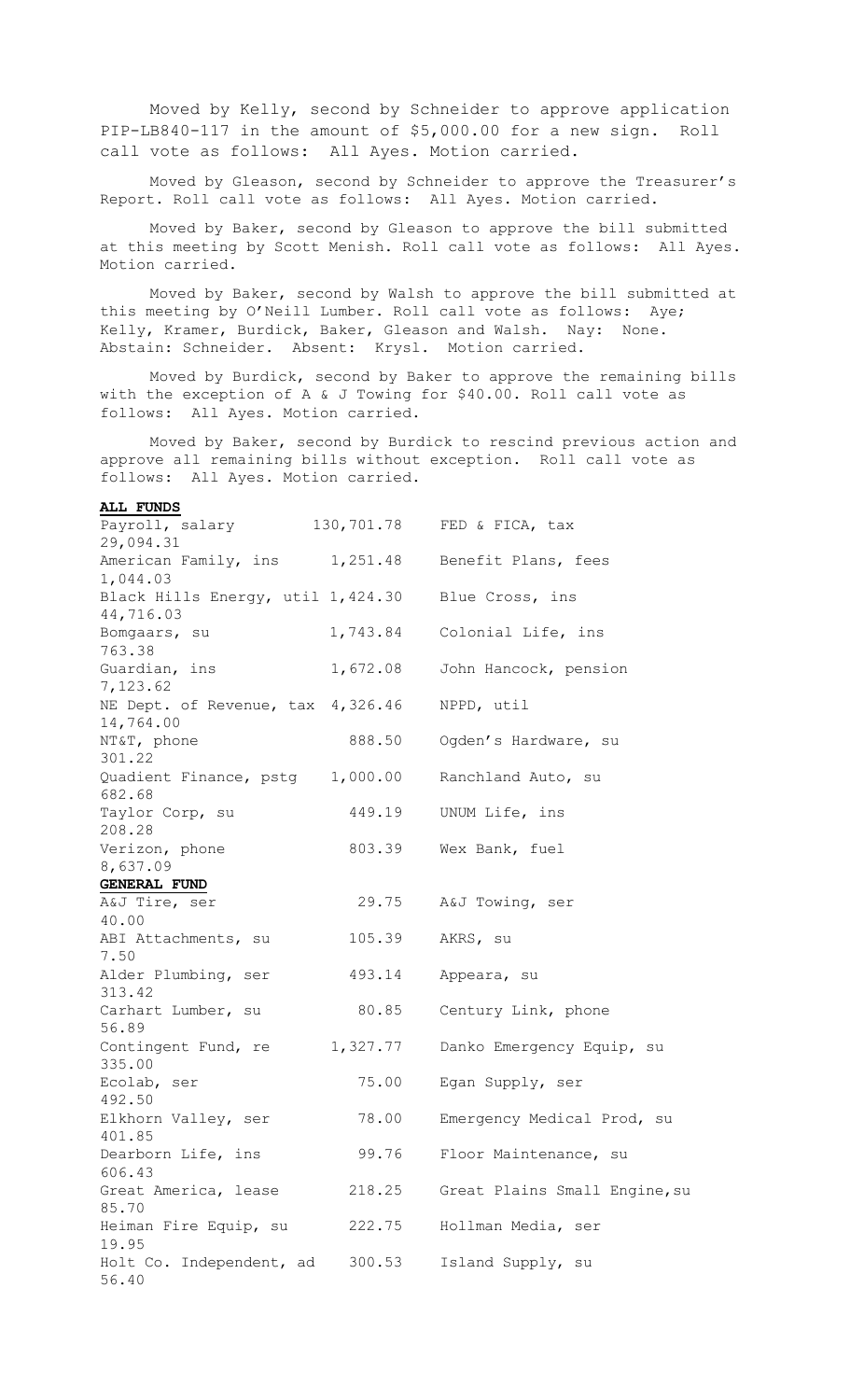| J&S TV, su                                     | 18.95     | KBRX, ad                 |
|------------------------------------------------|-----------|--------------------------|
| 37.50<br>Krotter Auto, pckup                   | 41,379.18 | LB840 Fund, pmt          |
| 31, 114.84<br>LONM, reg                        | 445.00    | Scott Menish, ser        |
| 135.00<br>Microfilm Imaging, fee<br>101.00     | 580.00    | Netcom, su               |
| Odeys, frt<br>19.17                            | 31.25     | Ogden Hardware, su       |
| Olsson, ser<br>588.58                          | 42.09     | One Office, su           |
| O'Neill Family Pharmacy, su 51.14<br>2,500.00  |           | O'Neill Men's Club, su   |
| O'Neill Shopper, ad<br>184.06                  | 23.50     | Reiman's Body Shop, ser  |
| Dori Rich, clean<br>530.10                     | 885.00    | Strachan Sales, ser      |
| Strope Law, fees<br>848.40                     | 1,728.00  | Stryker Sales, su        |
| Tax Commissioner, tax<br>2,263.48              | 33.85     | Team Lab, su             |
| Torpin's, su<br>2,300.00                       | 15.14     | Windy Prairie, ser       |
| POLICE FUND<br>A & J Tire, rep                 | 45.99     | Century Link, phone      |
| 64.50<br>Jackolyn Collier, clean               | 200.00    | Consolidated Mgt, ser    |
| 42.59<br>Contingent Fund, re                   | 34.24     | HCAS, fees               |
| 480.00<br>Heartland Fire, su                   | 103.00    | 911 Custom, su           |
| 1,094.00<br>NLETC, fee                         | 604.00    | One Office, su           |
| 72.52<br>O'Neill Car Wash, ser                 | 21.85     | O'Neill Shopper, ad      |
| 32.62<br>O'Neill Tire & Supply, ser            | 15.00     | Pinnacle Bank, su        |
| 114.46<br>Aleacia Rix, ser                     | 60.00     | Special T's & More, su   |
| 30.00<br>Strope Law, fees                      | 336.00    | Taylor Made Printing, su |
| 613.62<br>STREET FUND                          |           |                          |
| Appeara, su<br>2,429.67                        | 267.75    | Carhart Lumber, su       |
| Connot Tire, ser<br>24.48                      | 26.95     | Contingent Fund, re      |
| Cornerstone Bank, pmt 9,000.00<br>16,866.13    |           | FCF Construction, ser    |
| Floor Maintenance, su<br>107.24                | 31.09     | K&K Welding, su          |
| Nebraska Truck Center, ser 194.40<br>10,244.40 |           | Olsson, ser              |
| One Office, su<br>170.54                       | 49.03     | O'Neill Auto, su         |
| O'Neill Lumber, su<br>38.00                    | 95.15     | O'Neill Shopper, ad      |
| Team Lab, su<br>SEWER FUND                     | 55.68     |                          |
| AKRS, su<br>165.00                             | 28.04     | Alder Plumbing, ser      |
| Blain Pumping & Plumb, ser 150.00<br>4,752.00  |           | Colonial Research, su    |
| Fedex, ser<br>25.62                            | 101.06    | Grainger, su             |
|                                                |           |                          |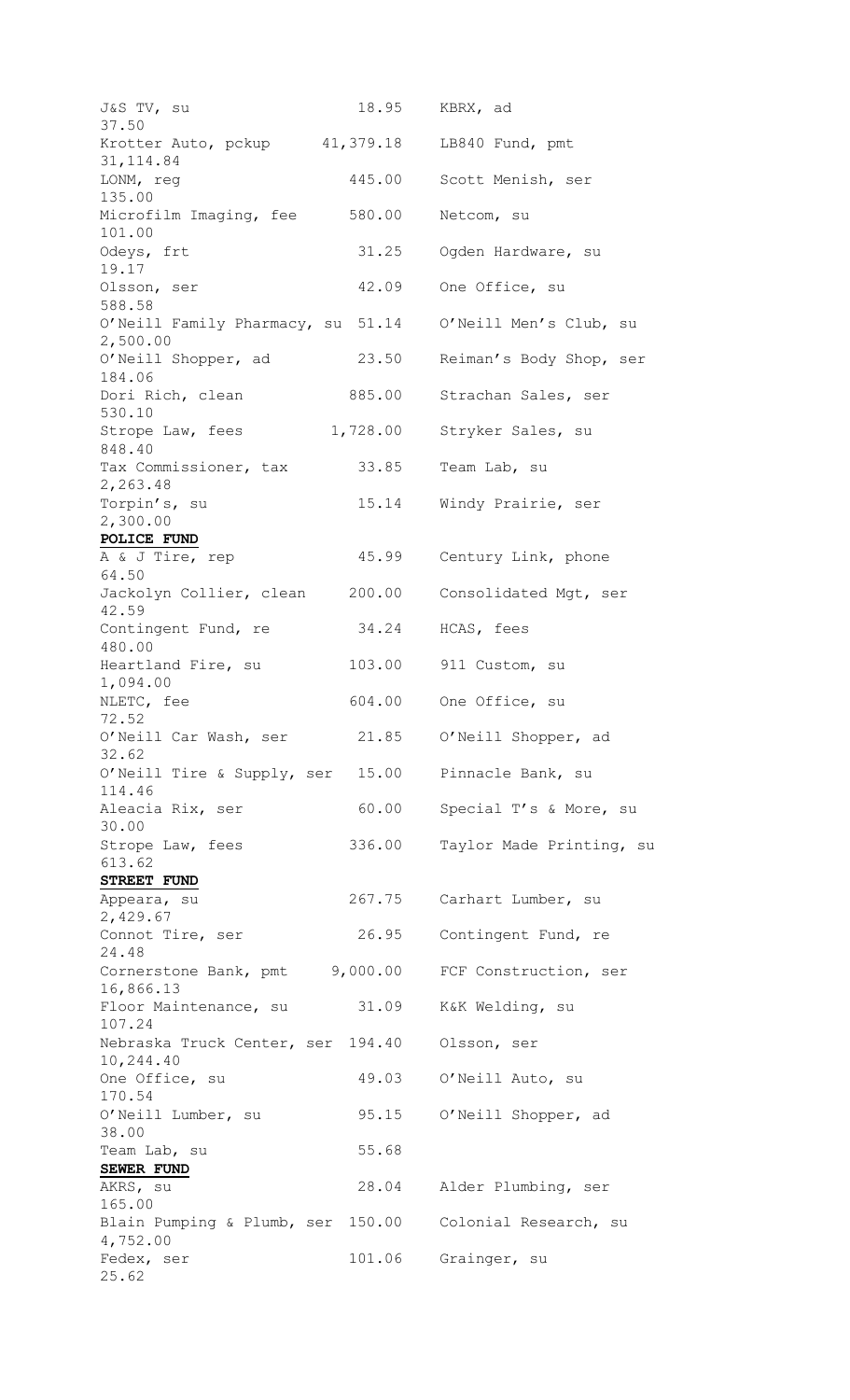| HACH Co, su<br>10.08                          |          | 2,455.40 Holt Co Independent, ser |
|-----------------------------------------------|----------|-----------------------------------|
| Hutcheson Eng, su<br>25, 311.10               | 808.16   | Malloy Electric, su               |
| Midwest Labs, tests<br>288,061.09             | 425.50   | NDOT, fee                         |
| Olsson, ser<br>45.17                          | 1,114.50 | One Call Concepts, hotline        |
| O'Neill Electric, ser<br>1,355.00             | 370.70   | Overhead Door, su                 |
| Pinnacle Bank, su<br>3,726.05                 | 6.69     | Tax Commissioner, tax             |
| <b>WATER FUND</b>                             |          |                                   |
| AKRS, su<br>77.65                             | 28.03    | Badger Meter, fee                 |
| Carhart Lumber, su<br>2,310.00                | 90.00    | City Utility Deposits, re         |
| Contingent Fund, re<br>115.85                 | 15.75    | Core & Main LP, su                |
| Fedex, ser<br>79.95                           | 323.19   | Holt Co Independent, ad           |
| Interstate Ind, ser<br>50.35                  | 288.52   | K&K Welding, su                   |
| Metering & Tech, su<br>260.00                 | 1,642.78 | NDEE, fee                         |
| NDHHS, fee<br>166,730.25                      | 1,661.04 | NDOT, fee                         |
| NE Public Health, tests 465.00<br>363.68      |          | NE Support, pmt                   |
| Niobrara Valley, util<br>26,833.28            | $\star$  | Olsson, fees                      |
| One Call Concepts, hotline 45.17<br>1,355.00  |          | Overhead Door, su                 |
| Pinnacle Bank, fees<br>3,303.87               | 6.69     | Tax Commissioner, tax             |
| SOLID WASTE FUND                              |          |                                   |
| A&J Towing, ser<br>801.43                     | 450.00   | Accounts Management, pmt          |
| Butler Co. Landfill, fee 35, 914.12<br>386.00 |          | Connot Tire, ser                  |
| Cubby, su<br>31.09                            | 312.28   | Floor Maintenance, su             |
| Holt Co Independent, ser<br>1,065.88          | 22.00    | Johnson's, ser                    |
| Matheson Tri-gas, su                          | 37.13    | $^\star$<br>Niobrara Valley, util |
| Dori Rich, clean                              | 300.00   | Strope Law, fees                  |
| 210.00                                        |          |                                   |
| Truck Center,                                 | 17.05    |                                   |
| LB840 FUND                                    |          |                                   |
| KBRX, ad                                      | 7.50     |                                   |
| 1,575.00                                      |          | Strope Law, fee                   |

DON BAKER, WARD I KAYLA BURDICK, WARD I

Larry Wewel voiced his concerns about safety issues in O'Neill. Quentin Johnston had suggestions for maintenance at Carney Park. Moved by Schneider, second by Kramer to adjourn. Roll call vote as follows: All Ayes. Motion carried.

The meeting adjourned at 8:05 p.m.